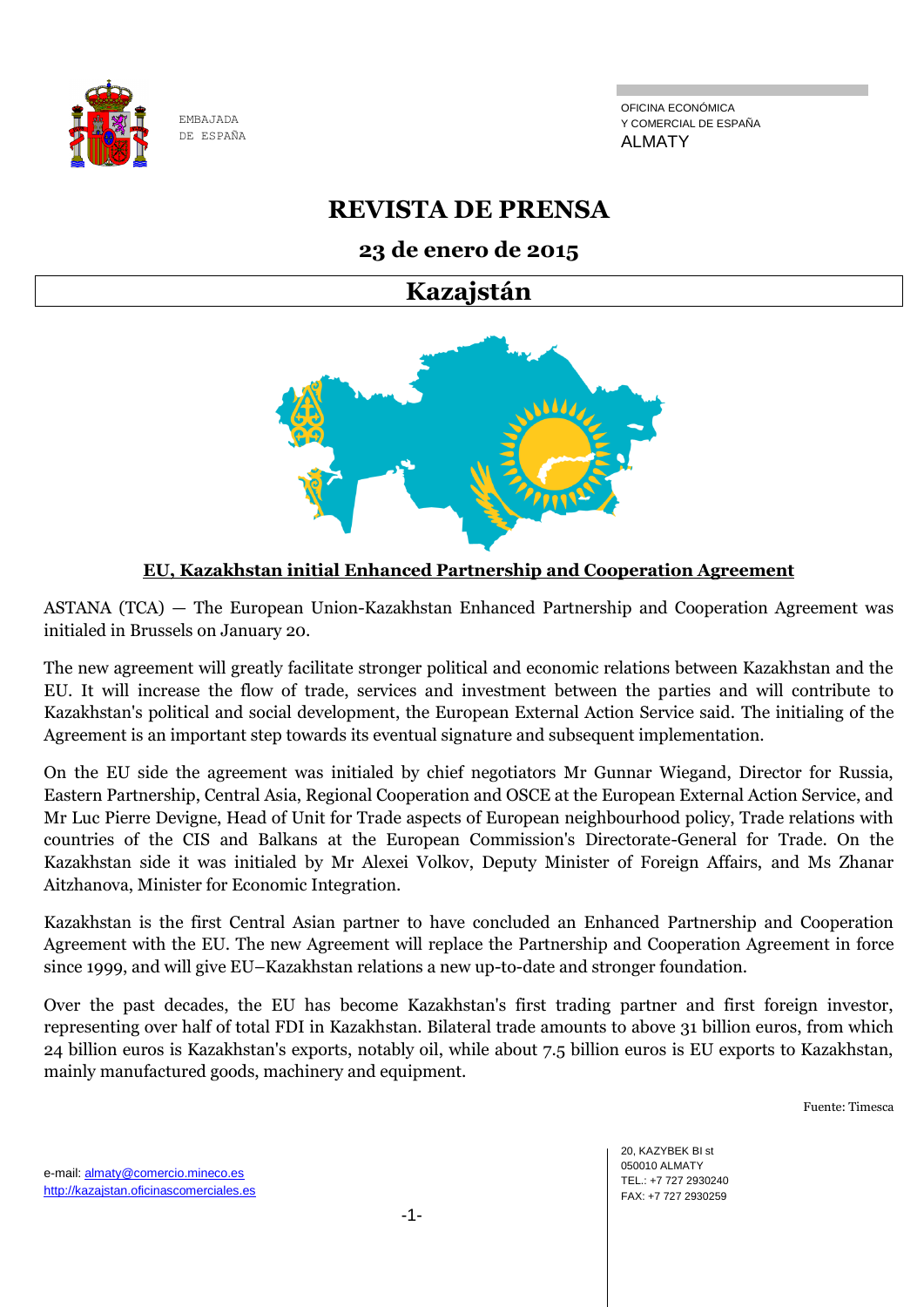

#### **Over 30 countries interested in creation of a free trade zone with EEU**

ASTANA (TCA) — More than 30 countries wish to start talks on creation of a free trade zone with the Eurasian Economic Union (EEU) of Armenia, Belarus, Kazakhstan, and Russia, Timur Zhaksylykov, deputy minister of national economy of Kazakhstan, told a media briefing in Astana on Tuesday.

In his words, talks on a free trade zone are currently underway with Vietnam. "This dynamically developing Southeast Asian country with a large market and a population of about 100 million is of a very big interest. I think the talks will be finished in the first half of this year," the deputy minister said.

He also said that the EEU member countries are currently engaged in talks with countries of the European Free Trade Association (EFTA), which includes Iceland, Norway, Switzerland, and Lichtenstein, as well as with New Zealand. Turkey, India, Israel, Egypt, as well as almost 10 countries of Latin America are ready to start negotiations, the deputy minister said.

In his words, free trade zones with third countries are an important direction in the integration process, as it opens new markets for EEU entrepreneurs. "We open our markets but in exchange obtain a more favorable access to markets of countries with which we conclude a free trade zone agreement," Zhaksylykov said.

The Russian-led Eurasian Economic Union started operation from 1 January 2015. It now joins Russia, Belarus, Kazakhstan, and Armenia. Kyrgyzstan will become a full member of the EEU in May 2015.

Fuente: Timesca

#### **New EBRD Economic Forecast Slashes Predictions of Growth for Kazakhstan, Foresees Contraction on Average across ERBD Regions**

GAITHERSBURG, MD – The European Bank for Reconstruction and Development (EBRD) issued revised economic forecasts on Jan. 19, foreseeing a contraction in the Russian economy of 5 percent, rather than the 0.2 percent envisioned in September, and downscaling predictions for Kazakhstan's growth from 5.1 percent in September to 1.5 percent, based largely on falling oil prices and the decreased value of the rouble.

imageThe EBRD now predicts a contraction of 0.3 percent across EBRD regions, rather than the previously predicted growth of 1.7 percent. Growth in Central Asia is expected to decelerate significantly because of the region's strong economic ties with Russia and other external factors, the report said. However, no country in Central Asia is predicted to see a contraction, and Uzbekistan's growth rate has even been revised upward.

The economic contractions are being blamed on low oil prices, which have fallen to less than half of what they were in June, as well as the impact of Western sanctions on Russia and Russia's counter-sanctions. And even this forecast is "subject to considerable risks," said Hans Peter Lankes, acting EBRD chief economist, as reported by the EBRD. Those risks include additional drops in the price of oil, an escalation in the crisis in Ukraine and instability in the eurozone. "A deepening liquidity crunch in Russia would in turn have significant contagion effects for the economies in EEC [Eastern Europe and the Caucasus] and Central Asia," the report reads.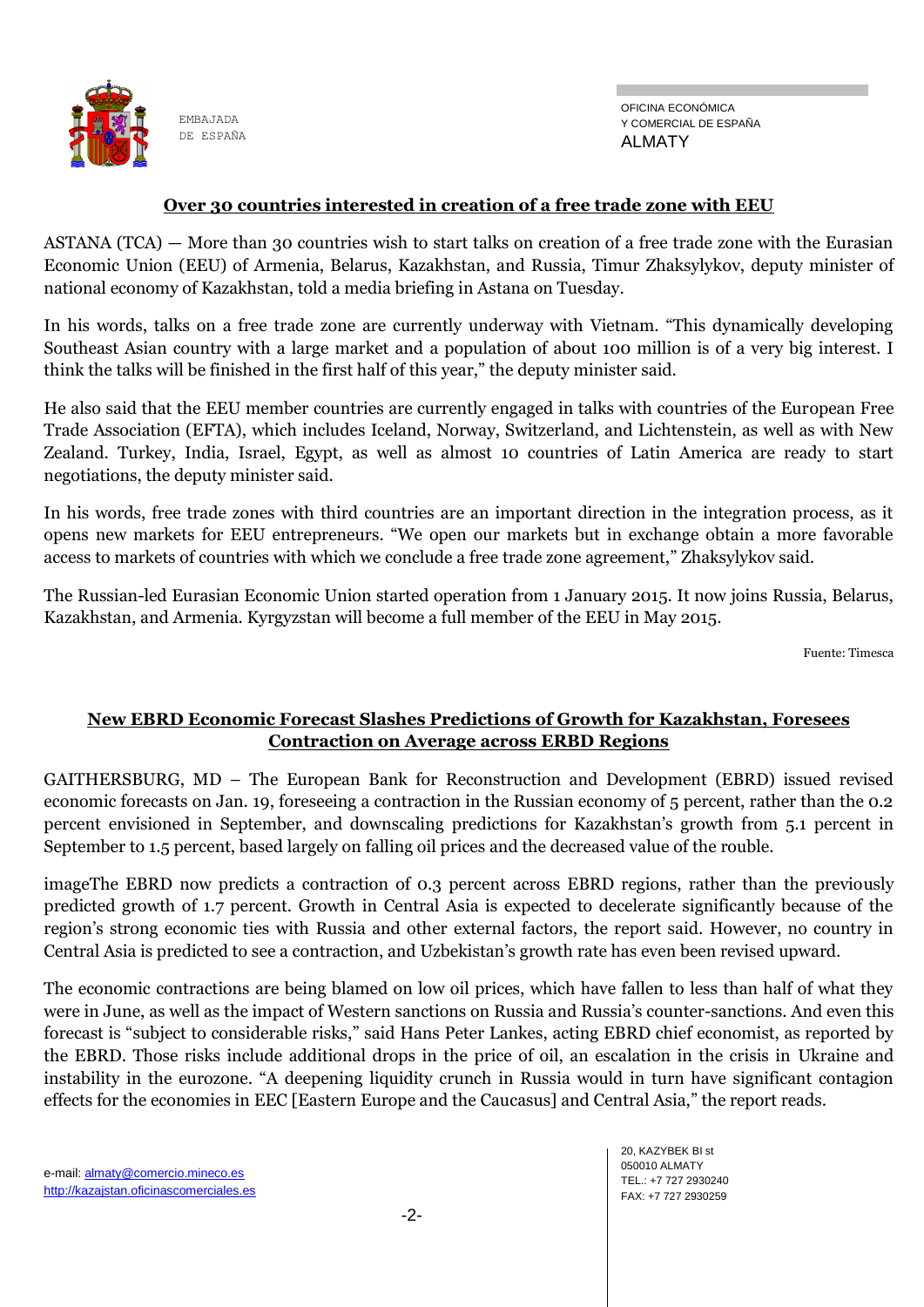

Kazakhstan, as an energy exporter, has already begun to feel the pinch of falling prices and announced measures to stabilise its economy in November and December, including dipping into its National Fund for \$542.6 million in 2015 and 2016 to support business activities in the country and \$3 billion a year from 2015 – 2017 to develop transport, energy, industrial and social infrastructure under the Nurly Zhol new economic policy. These expenditures are expected to be accompanied by investment from other international organisations. President Nursultan Nazarbayev also announced earlier in January that the country would go into "economy mode," including freezing some scheduled new construction activities and focusing only on completing the ongoing projects.

These measures, including the Nurly Zhol policy, with its major infrastructure investment, are expected by the EBRD to "help mitigate the fallout from the difficult external environment." The report calculated inflation in the country at 6.7 percent in 2014 and predicts an inflation rate of 6.5 percent for this year.

Kazakhstan was called out once again for its 30 percent non-performing loan rate, which the EBRD cites as an obstacle to credit recovery.

The tumbling rouble, which has lost almost half its value against the dollar in one year, is also putting pressure on currencies in the region, the EBRD reported, with Belarus, Turkmenistan and Armenia seeing the sharpest declines. Kazakhstan has so far insisted that there will be no new tenge devaluations so soon after the February 2014 devaluation of 19 percent; however, the new EBRD report says the tenge "can be expected to depreciate, combined with the change in exchange rate regime from the current fixed rate regime to a (managed) floating, along with inflation targeting."

The EBRD is now predicting an economic contraction of 1.5 percent in Belarus, one partner in the Eurasian Economic Union, along with Kazakhstan, Russia and Armenia. Armenia's economy is now being predicted to stagnate this year, whereas in September 2014, it was predicted to grow at 3.5 percent. Armenia and Kazakhstan in particular have seen domestic producers and exporters hurt by falling prices in Russia and may soon take steps to protect key industries, despite the launch of the new EEU.

Low oil prices are predicted to benefit some energy importing countries, including Jordan, Morocco, the Kyrgyz Republic, Cyprus and Turkey. "Commodity importing countries will see a modest pickup in growth from 2.1 per cent in 2014 to 2.4 percent in 2015," the report reads. "But even for energy importers in Eastern Europe, the Caucasus and Central Asia, the oil price fall is a mixed blessing, as benefits are being outweighed by lower export demand and remittances from a weakened Russia."

Fuente: The Astana Times

20, KAZYBEK BI st 050010 ALMATY TEL.: +7 727 2930240 FAX: +7 727 2930259

e-mail: almaty@comercio.mineco.es http://kazajstan.oficinascomerciales.es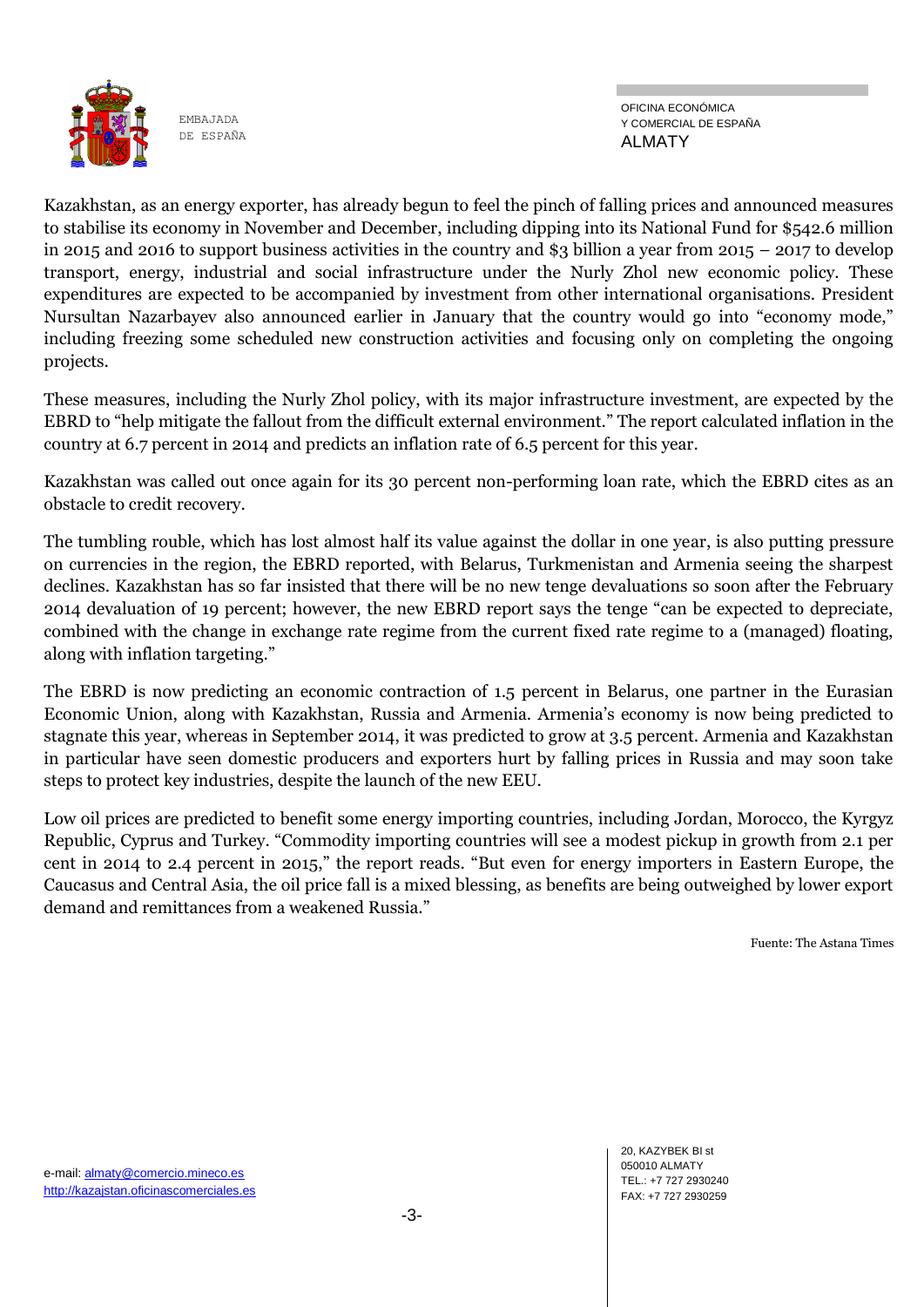

#### **Kazakh Government has plans for economic development with low oil prices**

ASTANA. KAZINFORM - Kazakh government and the country's National Bank have several plans for economic development with low oil prices, head of the National Bank, Kairat Kelimbetov said on Jan.21. He made the remarks during a plenary meeting in Majlis (lower house of the parliament). "There is a popular saying: if you want to destroy the reputation of the predictor, then try to predict the oil prices," he said. "Today the oil prices are at the level of \$50 per barrel."

Kelimbetov said it is supposed that either the prices will return to \$70-\$90, or drop to \$20-\$30 in a short period. "However, all experts suppose that on average, the oil prices will be close to \$50."

"Even if the oil prices will be lower, the government and the National Bank of Kazakhstan have relevant plans on policy for any scenario of oil prices," he added. He reminded that Kazakh economic today depends on the revenues from oil export.

Meanwhile, in order to avoid the period of instability, the country pursued countercyclical policy and created safety factor which allows to calmly pursue economic policy.

"Today our state reserve exceeds \$100 billion," the head of the National Bank said, adding that such figure in this sphere was never recorded in the country's history before.

He reminded that the safety factor was two times less in 2008-2009. "But thanks to this (safety factor) we got out of the crisis that time."

The National Fund was founded in 2001 in accordance with the order of Kazakh president. The revenues from oil were directed to the National Fund in order to eliminate the consequences of the crisis, according to Trend.az. "Over \$73.6 billion has accumulated in the National Fund, which is 3.3 percent more than in 2013," Kelimbetov said.

This is while the reserve of the National Bank increased by 18 percent and stood at \$28.9 billion. "All this together - the National Fund and the country's gold and foreign exchange reserve is \$102 billion which leads us to say that we have reliable reserve and safety factor."

Fuente: KazInform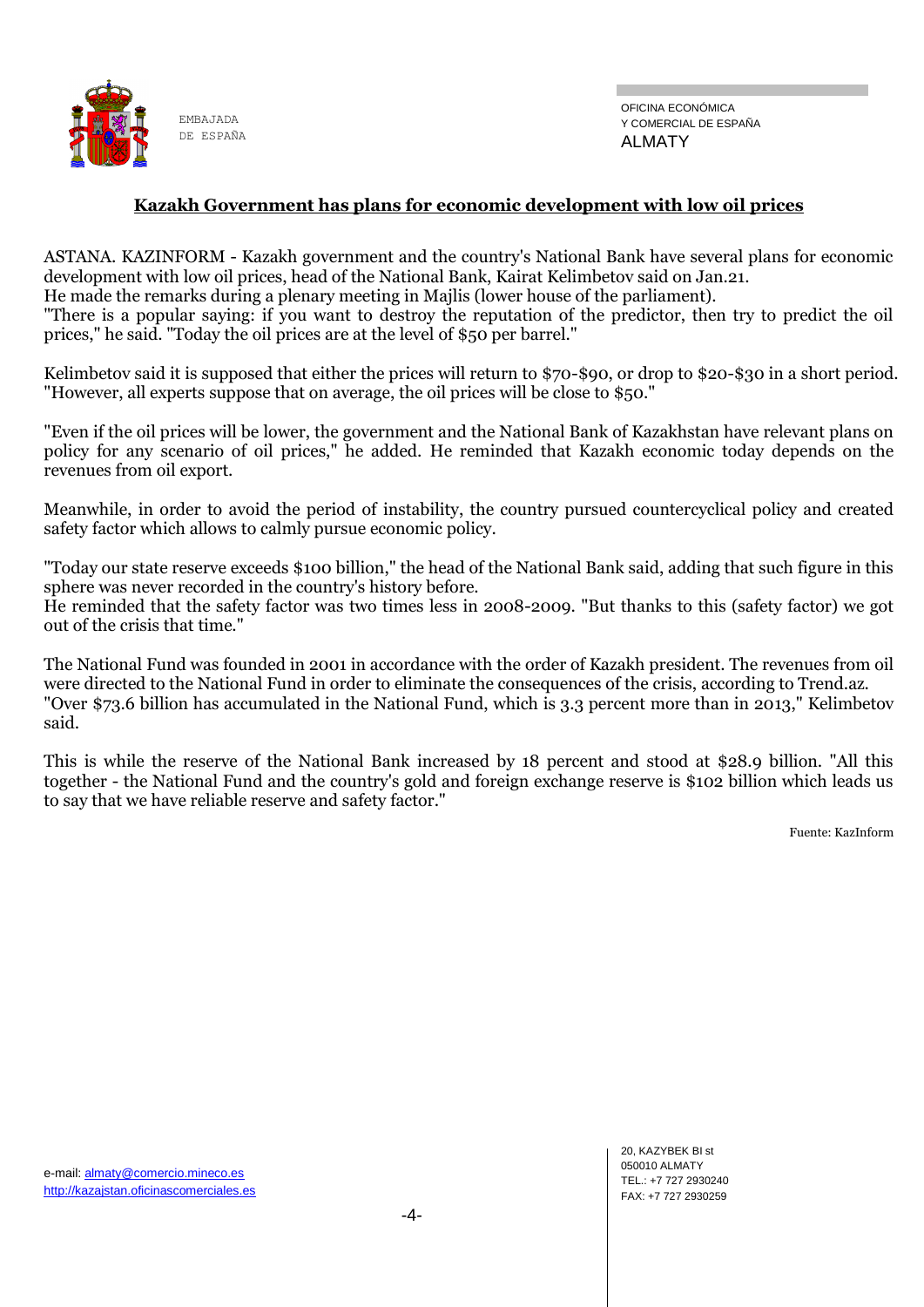

#### **Biggest project of Industrialization Map in Akmola region to be completed by midyear**

A new cement plant of "Kokshe-Cement" LLP is expected to be opened in Endekshilder district of Akmola region in 2015.

According to director of "Kokshe-Cement" Murat Moltusynov, the project had been implemented within the Industrialization Map and totals KZT 30 bln. The design capacity of the plant is 2 million tons of cement annually. 700 people are expected to be employed at the plant.

"Currently, all construction work is complete and the work on preparation of the production line is underway. The project is 80 percent complete at the moment. We plan to launch the project in the middle of the year," M. Moltusynov said.

Fuente: KazInform

#### **Capital legalization campaign in Kazakhstan brings in almost \$1 billion**

ASTANA (TCA) — As of January 19, Kazakhstan citizens have legalized 8,897 properties in Kazakhstan worth 50.7 billion tenge (\$277 million) and declared their intention to legalize properties worth 134 billion tenge (\$732 million) during a capital amnesty campaign that started on 1 September 2014 and will last until the end of 2015, the Finance Ministry reported.

According to the ministry, applications have been received for legalization of 13,983 residential properties worth 98 billion tenge, 7,955 non-residential properties worth 34.5 billion tenge, 13 stakes in legal entities worth 0.7 billion tenge, and securities worth 0.8 billion tenge.

It was earlier reported that the government of Kazakhstan expects to legalize more than \$10 billion during this capital amnesty campaign. Capital or property declared during this period will not be taxed.

According to the capital legalization law, the amnesty will be applied to money, securities, stakes in authorized capitals of legal entities, and real estate beyond Kazakhstan. Property received as a result of corruption and other crimes will not be legalized.

In line with the capital amnesty law, legalized monies will be transferred to special and saving accounts in second-tier banks in Kazakhstan. Citizens may then choose an instrument of legalization. If citizens legalizing their monies do not want to use the above mentioned investment mechanisms, they can use their money at their own discretion. In this case the second-tier banks will deduct 10 percent of a legalized amount.

It is the third capital amnesty campaign in Kazakhstan since the country gained independence in 1991. The first such campaign took place in 2001, when \$480 million was legalized during one month. The second legalization campaign was carried out in 2006 and 2007, when the amnesty was applied to both capitals and property, and resulted in legalization of \$6.8 billion.

Fuente: Timesca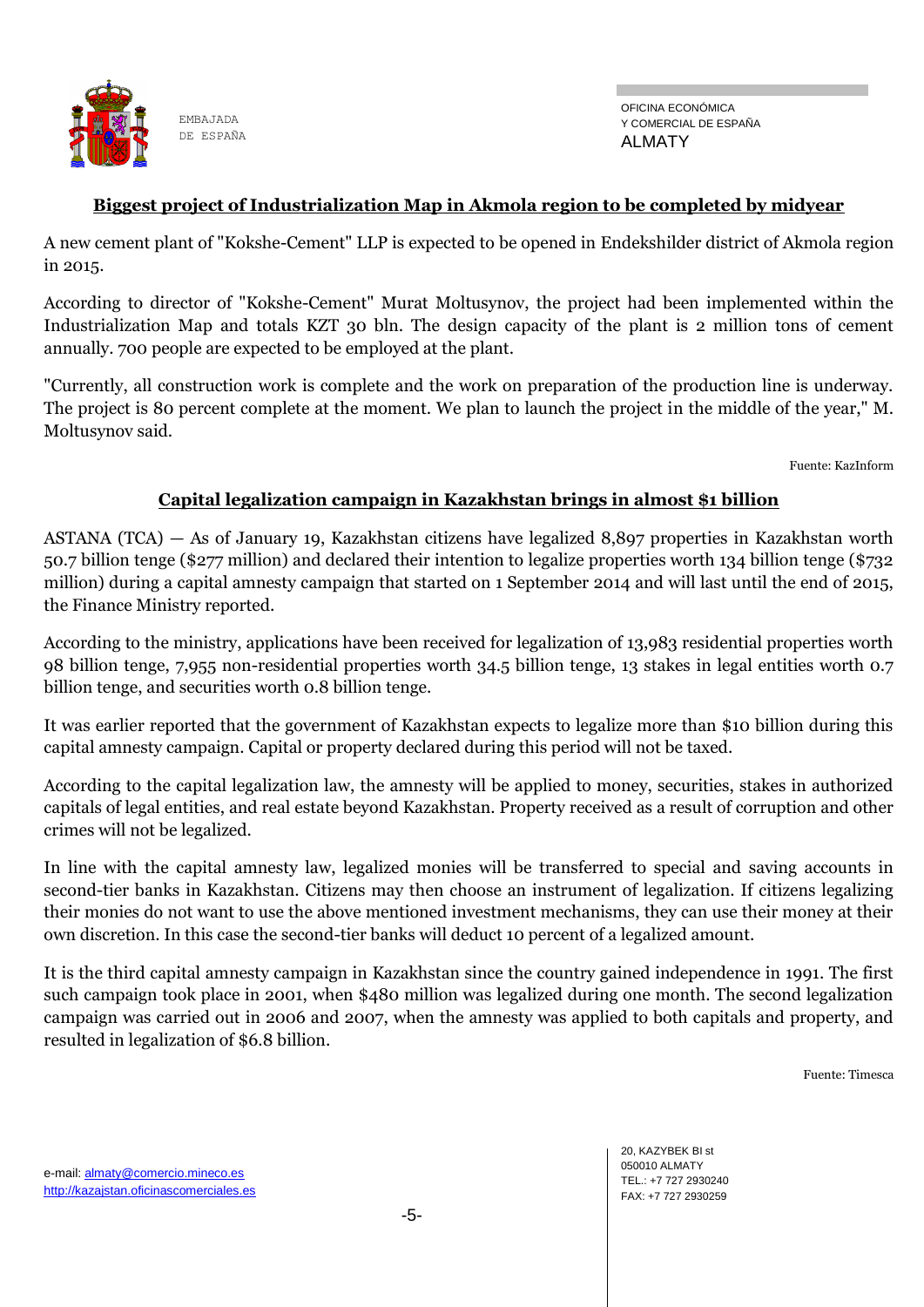

OFICINA ECONÓMICA Y COMERCIAL DE ESPAÑA ALMATY

#### **Kazakh atomic company obtains \$450m loan to refinance Eurobond**

ASTANA (TCA) — Kazakhstan's national atomic company Kazatomprom yesterday said it has obtained a \$450 million loan from a group of international banks. The money will be used for refinancing the company's Eurobonds with the maturity term in May 2015.

"On January 19 in London, Nurlan Kapparov, the CEO of Kazatomprom JSC, signed a USD 450 million Facility Agreement executed between Kazatomprom and international banks such as Bank of Tokyo-Mitsubishi UFJ, Citibank N.A. London Branch, Deutsche Bank AG London Branch, Mizuho Bank Ltd. and Sumitomo Mitsui Banking Corporation acting as lenders. The loan was received for a term of 4.5 years with annual rate of 2% + Libor," the company said.

In 2010 Kazatomprom issued debut Eurobonds to the amount of \$500 million for a period of 5 years, with the coupon rate of 6.25%. The money raised from Eurobonds were mainly used for financing uranium mining projects.

Kazatomprom is the national operator of Kazakhstan for the import and export of uranium, rare metals, nuclear fuel for power plants, special equipment technologies and dual-purpose materials.

According to the World Nuclear Association, Kazakhstan has 12% of the world's uranium resources and an expanding mining sector, producing about 22,550 tons in 2013, and planning for further increase until 2018. In 2009 Kazakhstan became the world's leading uranium producer, with almost 28% of world production, then 33% in 2010, 36% in 2011, 36.5% in 2012, and 38% in 2013. Kazakhstan has a major plant making nuclear fuel pellets and aims eventually to sell value-added fuel rather than just uranium.

Kazatomprom announced in 2008 that it aims to supply 30% of the world uranium by 2015, and through joint ventures: 12% of uranium conversion market, 6% of enrichment, and 30% of the fuel fabrication market.

Fuente: Timesca

#### **Samruk-Kazyna cuts spendings by \$1.83 bln in 2015**

Samruk-Kazyna will reduce its spending by 337 billion tenge (\$1.83 billion) in 2015, Tengrinews reports citing the press service of the company.

The National Welfare Fund Samruk-Kazyna, is a sovereign wealth fund and joint stock company in Kazakhstan which owns, either in whole or in part, many important companies in the country, including the national rail and postal service, the state oil and gas company KazMunayGas, the state uranium company Kazatomprom, Air Astana airlines, and numerous financial groups. The state is the sole shareholder of the fund. Umirzak Shukeyev is Chief Executive Officer and Chairman of the Management Board of Samruk-Kazyna. Independent directors are Alexander Mirtchev, Sir Richard Harry Evans and Nigel John Stapleton.

On January 20, the company quoted the Chairman of the Management Board Umirzak Shukeyev's statement from his meeting with the government of Kazakhstan: "Amid the negative global economic trends, our holding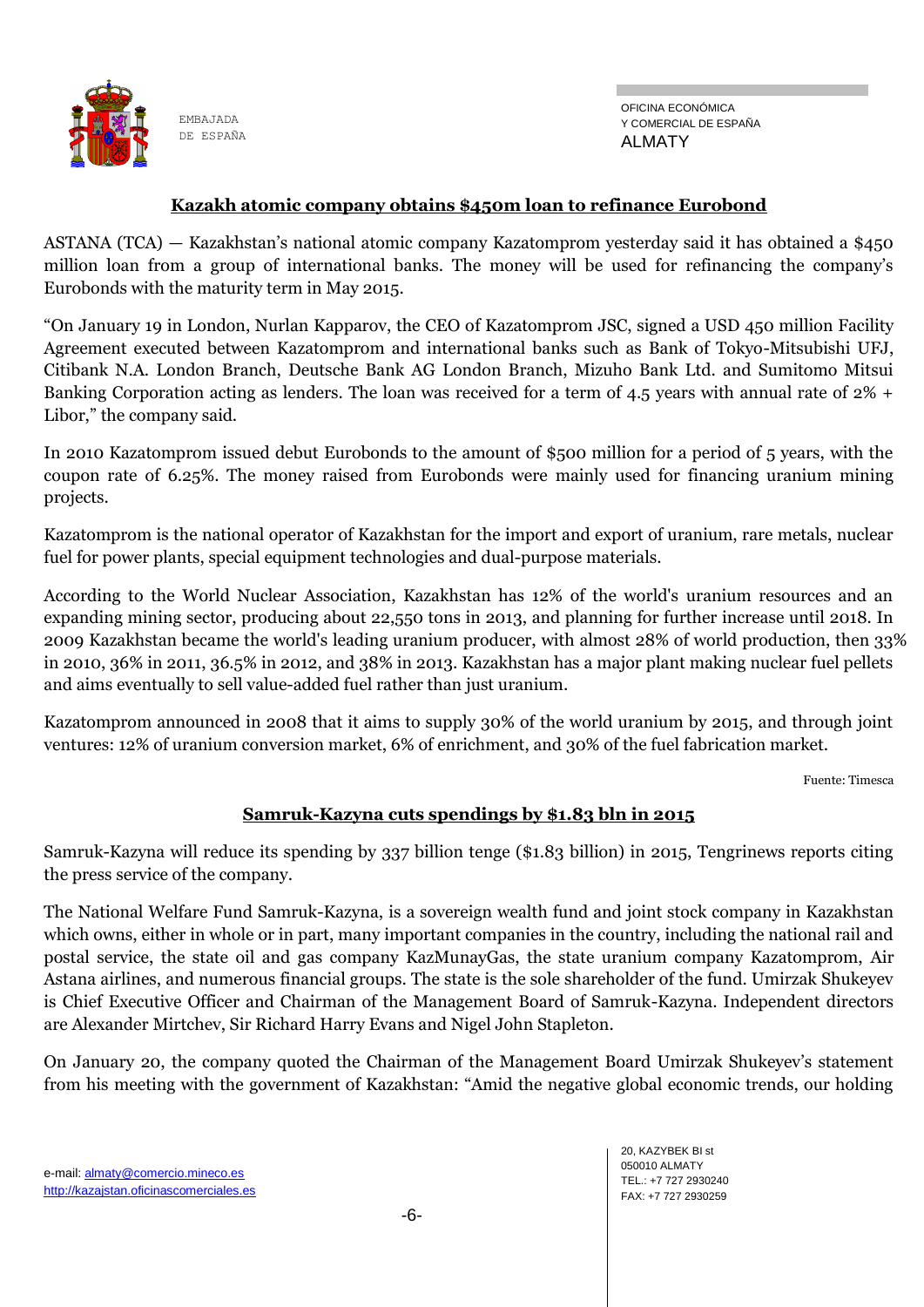

OFICINA ECONÓMICA Y COMERCIAL DE ESPAÑA ALMATY

company's business plans are going to be revised. It is planned to reduce the spendings by 337 billion tenge (\$1.83 billion) from the approved target: direct expense will be cut by 249 billion tenge (\$1.35 billion), general administrative expenses – by 64 billion tenge (\$0.35 billion), or 16.6 percent. Capital expenditures will be cut by \$1.3 billion, or 18 percent."

According to Shukeyev, the Funds investment program will also be cut - by 18%. These cuts will affect its chemical, mining, construction, transport and oil and gas companies, but will not affect the major projects that are part of the State Program of Industrial and Innovative Development of Kazakhstan: Nurly Zhol Project, EXPO-2017 venues and other "strategically important projects".

He said that Samruk-Kazyna will focus on transforming businesses. "The transformation process initiated by the President of Kazakhstan on October 6, 2014 is the axis of the Fund's development. It is called to make the Fund's companies more shock resistant. And despite the current deterioration in the economic parameters we are determined to continues this program," Shukeyev said.

The Fund has already developed and approved detailed 3-year transformation action plans for all of its companies, started reengineering it business-processes and transitioning toward a model of strategic holding/active investor based on the most successful international examples.

"In 2015, we will launch operations transformations in 10 large companies, analyze and revise more than 8 thousand processes in the companies. We will introduce a new KPI (key performance indicator) system, graded wage system, 10 HR-initiatives. It is planned to create a common IT servicing center for the entire group, this would save almost \$70 million. The number of companies will be reduced from 600 to 500," Shukeyev said.

Samruk-Kazyna has been betting rid of non-core assets since last year to improve its focus and reduce the involvement of the state in the market. The Chairman gave an update of on the Fund's privatisation efforts:

"In 2014, 64 assets were put on the sales list as part of the privatisation progress. 12 assets were sold in 2014 for a total of 4.1 billion tenge (\$22.27 million) (their assessed value was 2.5 billion tenge (\$13.58 million)). Sales contract totally worth 20.3 billion tenge (\$110.26 million) are being made for another 12 companies. 10 large companies and 24 smaller assets are being sold. Auctions of 5 assets have been postponed to 2016. This year the Fund plans to sell 17 more assets," Shukeyev said.

Fuente: Tengriz News

20, KAZYBEK BI st 050010 ALMATY TEL.: +7 727 2930240 FAX: +7 727 2930259

e-mail: almaty@comercio.mineco.es http://kazajstan.oficinascomerciales.es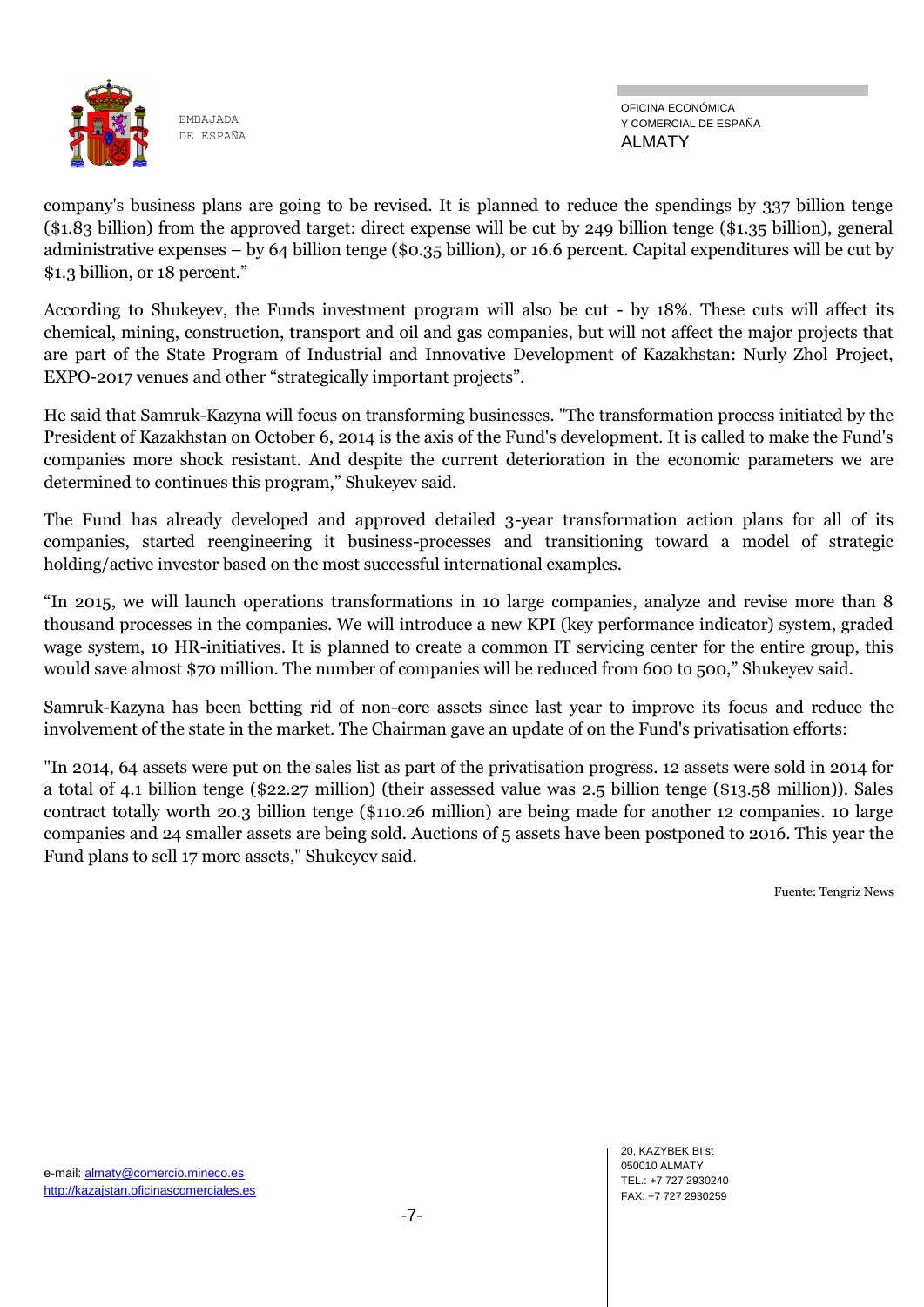

OFICINA ECONÓMICA Y COMERCIAL DE ESPAÑA ALMATY

#### **Massimov holds talks with heads of financial institutions in Davos**

ASTANA. KAZINFORM - In Davos, Prime Minister of Kazakhstan Karim Massimov has met with heads of several major foreign companies and financial institutions.

The companies were presented the investment opportunities of Kazakhstan, including in the framework of the International specialized exhibition EXPO-2017 in Astana, the website of the Prime Minister informs.

In addition, Karim Massimov held talks with the Minister of Economy, Education and Research of the Swiss Confederation Johann Schneider-Ammann.

During the meeting, Karim Massimov and Schneider-Ammann discussed the state and prospects of the Kazakh-Swiss trade and economic cooperation and strengthening business ties between the two countries. The sides have also talked over the issues of the forthcoming Kazakhstan's accession to the World Trade Organization.

Recall that K.Massimov is on a working visit to Switzerland, where he is participating in the World Economic Forum.

Fuente: KazInform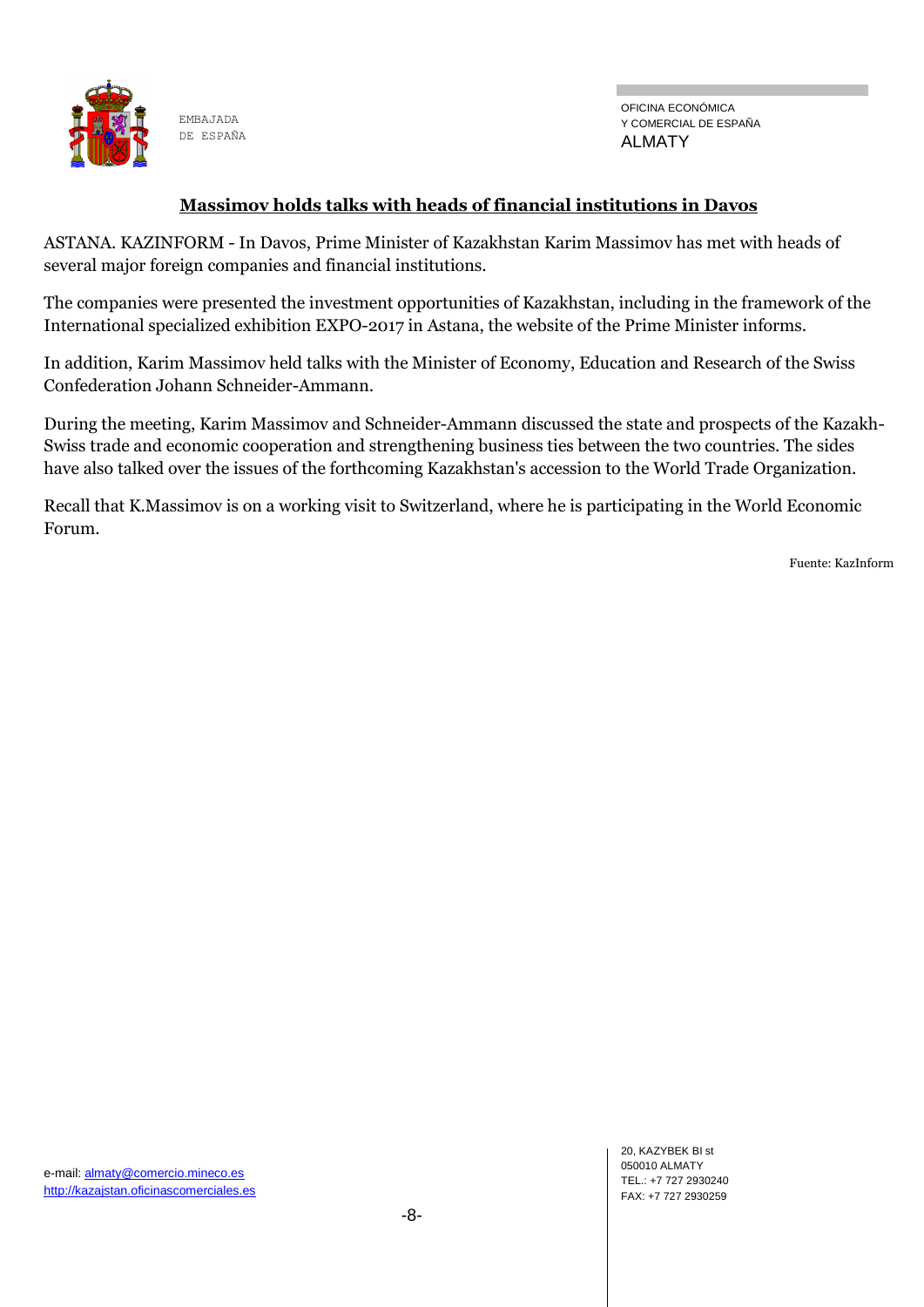

OFICINA ECONÓMICA Y COMERCIAL DE ESPAÑA ALMATY



### **Kyrgyzstan to become full member of Eurasian Economic Union**

Kyrgyzstan will become a full member of the Eurasian Economic Union on May 1, the Russian Ambassador to Turkey Andrey Karlov said on Thursday.

The Russian Embassy in Ankara hosted the Kyrgyzstan ambassador to Turkey, the ambassador of Belarus in Turkey and the ambassador of Kazakhstan to Turkey.

The Russia-led Eurasian Economic Union came into force on Jan. 1, 2015 and it is seen as an alternative to the European Union for Russia and former Soviet countries.

The basis of the organization is to allow the free movement of goods, services, capital and workforce among the member states, and for them to conduct common policies in key sectors of the economy, such as energy, industry, agriculture and transport.

With Kyrgyzstan's accession into the union, it will have five members including Russia, Kazakhstan, Belarus and Armenia.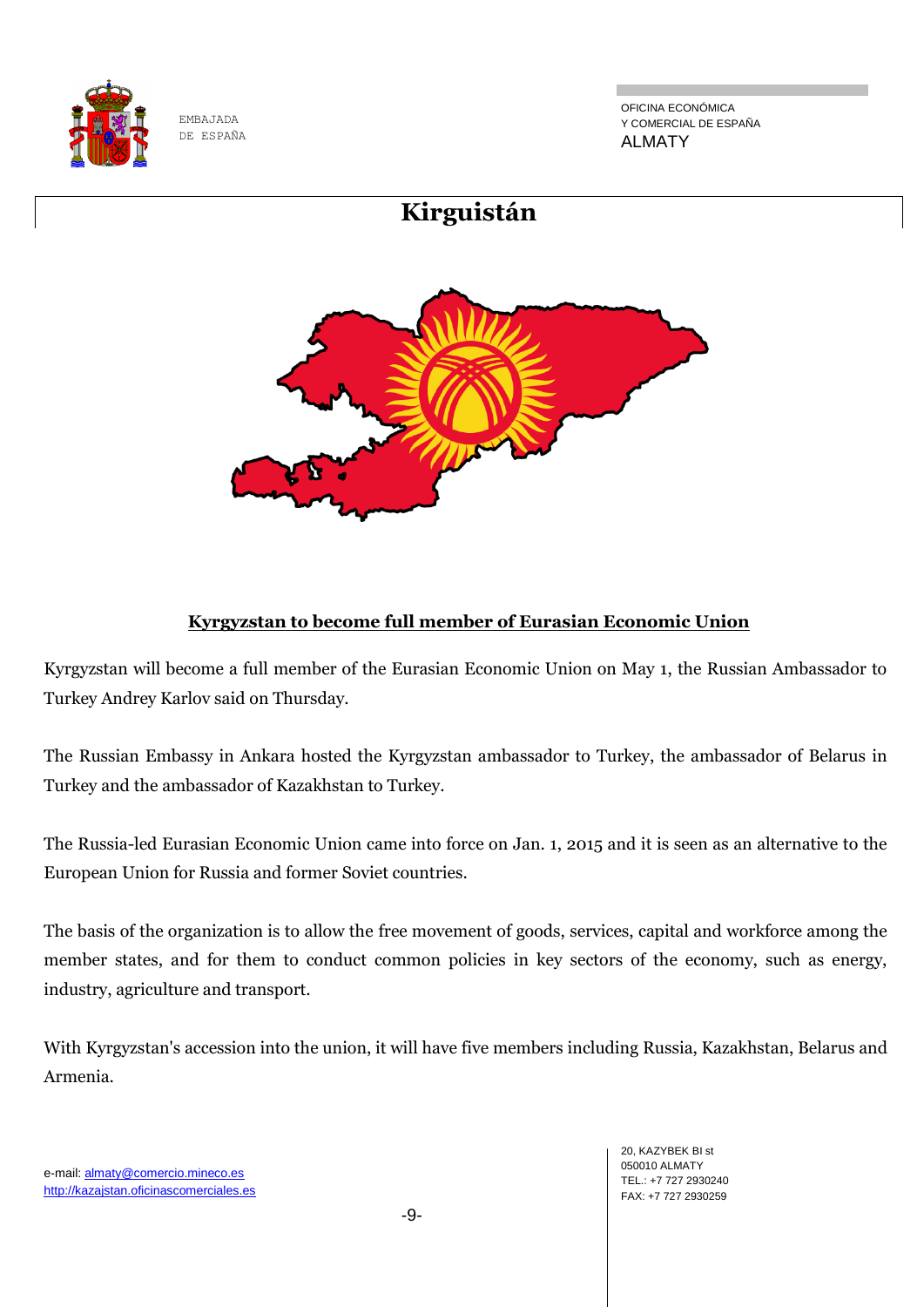

OFICINA ECONÓMICA Y COMERCIAL DE ESPAÑA ALMATY

The Kyrgyzstan Ambassador to Turkey Ibragim Junusov said that membership will open important horizons in the agriculture and food sectors of Kyrgyzstan.

Speaking at the joint press conference, the Ambassador of Belarus in Turkey Andrei Savinykh said: "The union was established to contribute to the economic development of member states."

Saying that the union is a long-term project, Savinykh added the union will be one of the major economic actors in the international arena.

The Ambassador of Kazakhstan to Turkey Zhanseit Tuimebayev said "Like any other country, Turkey may also become a member of the union."

Fuente: The journal Turkish weekly

#### **Eurasian heart of gold in Kyrgyzstan - analysis «Eurasia review»**

What is the impact of Kumtor on Kyrgyzstan's Gold Mining Sector?

By Samantha Brletich

Nationalization talks have started again in Kyrgyzstan about the ownership of Kumtor Gold Mine. Kumtor Gold Mine, operated and jointly owned by Canadian Centerra Gold via Kumtor Operating Company (KOC) and the Kyrgyz government, has always been a point of tension in the country. Marred by protests, both anti-Kyrgyz government and anti-Centerra, environmental controversy, and being the center of internal Kyrgyz political and social struggles, Kumtor remains Kyrgyzstan's largest and the most profitable investment project and the country's main economic asset.

The Kumtor Gold Mine, the largest gold mine in Kyrgyzstan located in the Issyk Kul Province, is located 350 kilometers southeast from the capital of Bishkek and 80 km south of Issyk-Kul Lake. The mining operation is open-pit which uses surface mining to extract rocks and minerals. The mine has been in operation since 1997; the lifespan of the mine has been extended to 2023.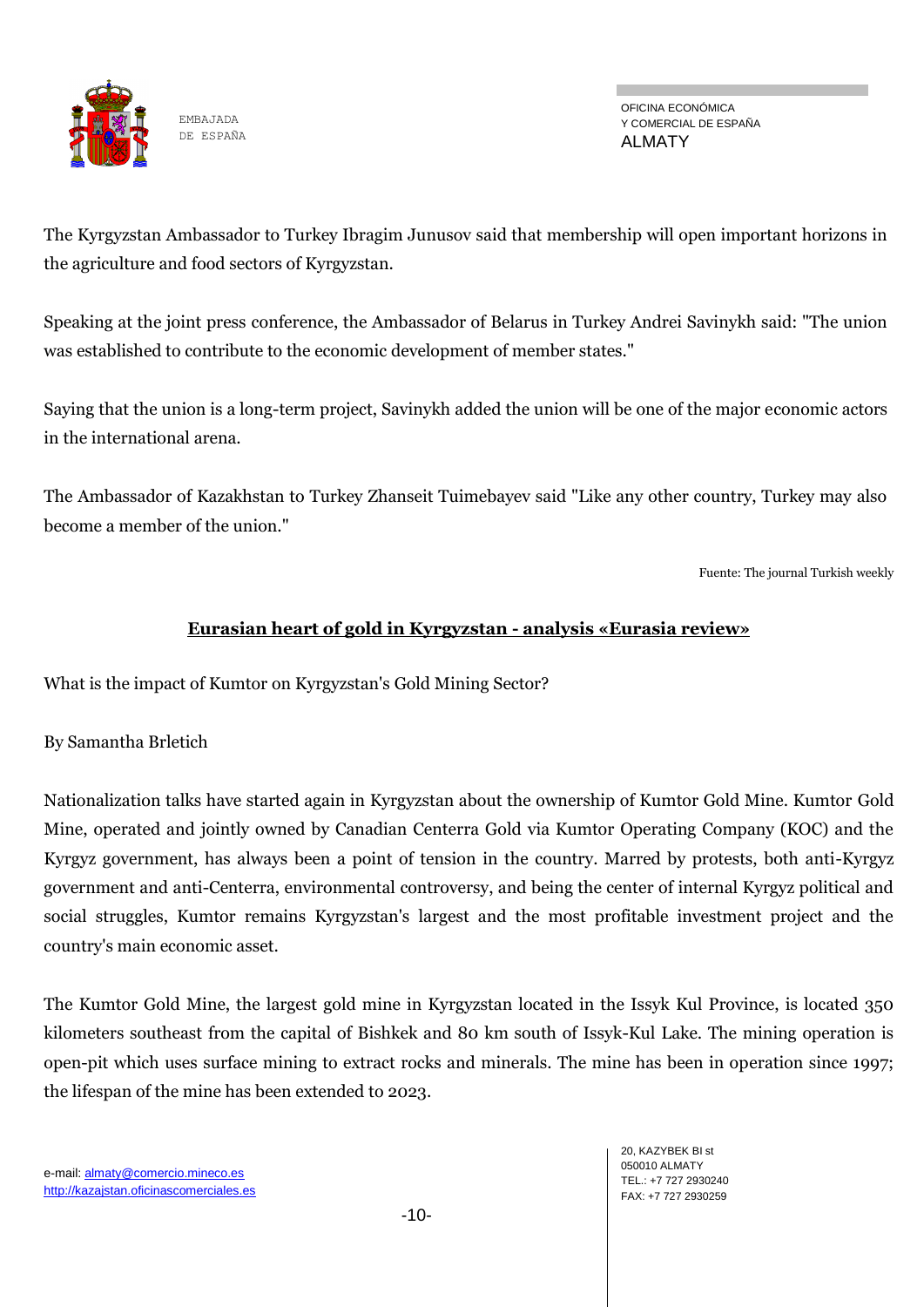

The mine which is currently 100% owned by Canadian Centerra Gold (operated through Kumtor Operating Company or KOC) is a joint-stock company (JSC) which Kyrgyzstan via Kyrgyzaltyn owns "33% of the common shares or 77,401,766" and "as of March 1, 2012, Kyrgyzstan's interests are estimated at \$1.546 billion."i

Kumtor currently employs 2,617 Kyrgyz citizens (95% are full-time) out of 3,190 total employees. Kumtor accounts for 20% of Kyrgyzstan's industrial sector and output and accounts for 8% of its GDP. With current dividends, Kyrgyzstan receives 11.3 million USD per year and KOC pays 108 million USD in taxes to the Kyrgyz government.ii

Ata-Meken has submitted a draft law on the nationalization of Kumtor. The last round of talks/negotiations about Kumtor took place 10 December 2014. Calls for nationalization emerged out of the failure to establish a joint-venture of the mine: "due to populism we have lost the chance to set up a joint venture [for Kumtor]," Kyrgyz President Atambayev said in a 1 December 2014 interview.iii The current discussion would have Kyrgyzaltyn swap 33% of its holdings for 50% ownership of the joint venture company operating Kumtor, making ownership 50/50.

Alternatively, the Kyrgyz nationalist political parties (Ata-Meken and Respublika) suggest Kyrgyzaltyn own 67% while Centerra holds 33% or Kyrgyzaltyn control 100% of the mine as advocated by Respublika.iv

The assertiveness of the Kyrgyz when negotiating mining contracts is due to the feeling that foreign companies operating the mines are not investing in local communities and are not promoting development in the region. This is partly because of past environmental accidents.

In May 1998, a truck toppled releasing 1700-1800 kg of toxic sodium cyanide into the Barskoon River. After the accident, local villagers reported illness (some deaths were reported by never fully linked to the cyanide spill-this is speculative) as the river is used for drinking and for irrigation. After the accident and the lackluster response by both Centerra and the Kyrgyz government, locals blockaded the roads to Kumtor and demanded that the contract be cancelled. This prompted more environmental safeguards such as immediate notification of a spill was to be implemented. Another incident occurred on January 20, 2000 where a KOC truck "carrying 1,500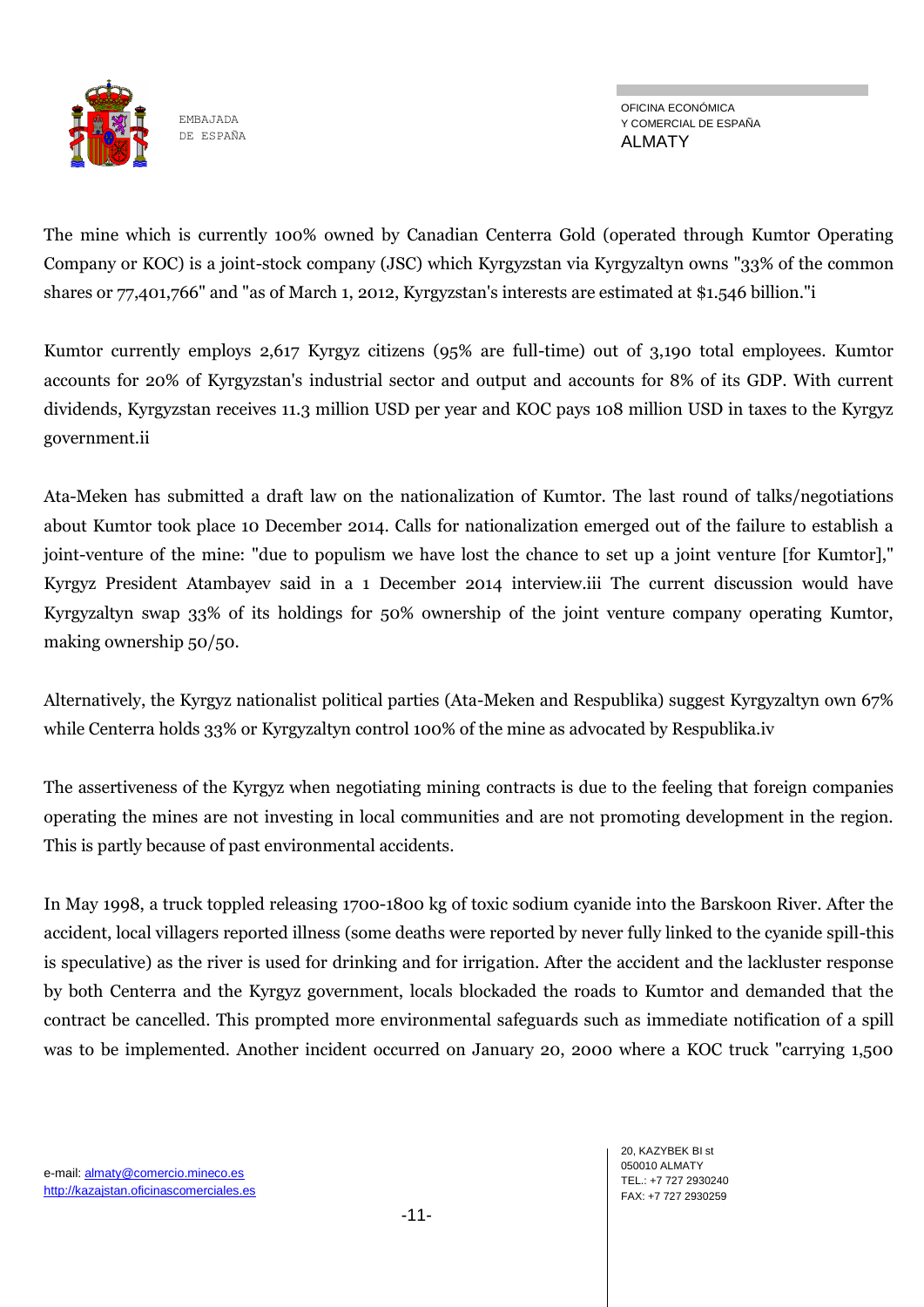

OFICINA ECONÓMICA Y COMERCIAL DE ESPAÑA ALMATY

kilograms of ammonium nitrate, used as an explosive at the mine, crashed, [and] spilling its contents."v Kyrgyz authorities were not immediately notified of the spill.

Because of these accidents, there is concern about the use of land. The Kyrgyz Republic's "Law on Subsoil" introduced in 1997 "governs relationships arising between the government and individuals and legal entities, and other states while using subsoil" and regulates mineral recovery (extraction), mineral deposits of economic significance, ownership of the subsoil and there within minerals.vi

The Law states that subsoil is the exclusive property of the Kyrgyz Republic is under protection by the state. This law has been used to regulate mining activities and has been used to justify violations of environmental regulations including operations at Kumtor.

The "Law on Glaciers"-to prevent the degradation of glaciers that supply drinking water to many local villageswas passed by Parliament in April 2014, but was sent back by the President for revisions. The new law would require companies to pay for damages to the glaciers. The glaciers affected would be Davidov, Lysyi and Sarytor as KOC has put rocks on top of glaciers and removed parts of glacial ice violating environmental provisions of the project; Centerra has adjusted their operations to stop the acceleration of water.vii Lake Petrov is also in danger.

It is unclear whether or not the environmental laws on glaciers or subsoil are genuine attempts to preserve the environment or are a way for the Kyrgyz government to extract concessions from foreign companies to increase their profits or holdings in a company.

There are also concerns how the mining and the chemical usages to mine the gold will affect the historic freshwater Issyk-Kul Lake. The Issyk-Kul Development Fund became part of the Kumtor operation and KOC/Centerra is required to provide 1% of its gross revenue to socio-economic development of regional sectors aligned with spending is based on government priorities. The fund was started in 2009 and since then 25 million USD was provided to the fund; 4.638 million USD was provided to the fund in 2012 alone. The fund has helped build schools, kindergartens, sports clubs, and irrigation infrastructure which has been impacted by the mining.

To mitigate any significant economic effects of the nationalization of Kumtor, additional gold mining operations exist at Ishtamberdy, Bozymchak and Taldybulak Levoberezhnyi mines. Ishtamberdy is Chinese operated,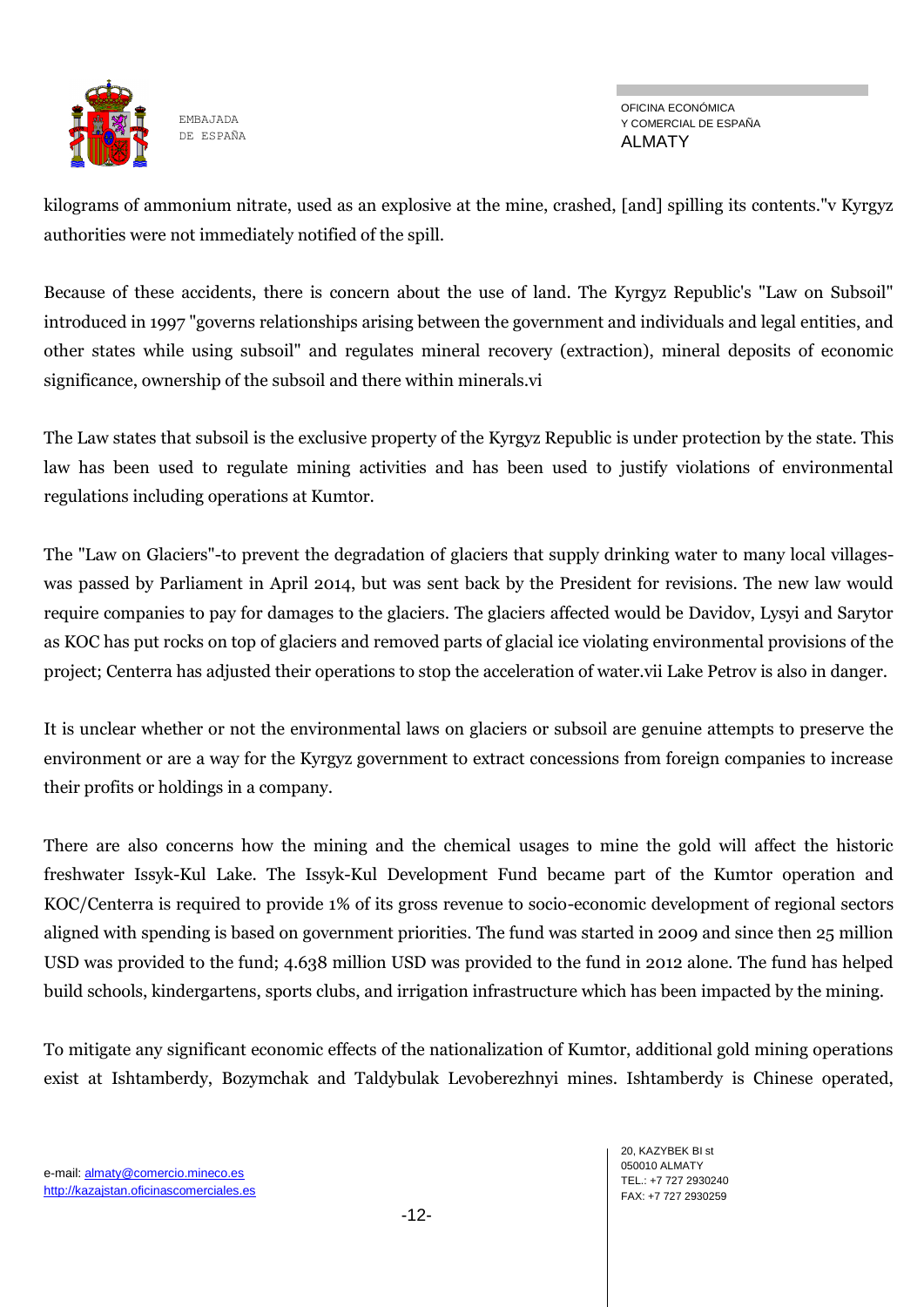

OFICINA ECONÓMICA Y COMERCIAL DE ESPAÑA ALMATY

protested by Kyrgyz locals, and has experienced some controversy including Full Gold Mining JSC threatening to cease operations in September 2013. The mine was to begin production in the second quarter of 2013 creating 600 permanent jobs.viii

Bozymchak mine would produce mainly ore and would produce 0.8 to 0.9 tons of gold. Kazakhstan's Kazakhmys incurred an impairment charge in 2012 of \$162 million USD against Bozymchak which reveals a higher operating risk in Kyrgyzstan as the company had to reduce its goodwill.ix The first shipment of the concentrate from Bozymchak to Kazakhstan was expected to occur in November 2014.x The mine was said to have completed construction in late 2013 providing 600-700 permanent jobs. Taldybulak Levoberezhnyi, an Open Joint Stock Company, is expected to be in operation until 2026: 60% belongs to Altynken (purchased by Chinese Superb Pacific Limited Company in Sept 2011) and 40% belongs to the Kyrgyz government. At the Taldybulak Levoberezhnyi, production was not expected until June 2014 according to AKIPress.

In October 2012, locals picketed the headquarters of the mine in Orlovka, Kyrgyzstan. The protesters disputed the "Chinese company's illegal sacking of Kyrgyz citizens and polluting of the local environment."xi

There are also gold deposits that could be exploited including Makmal and Togolok but they are not as profitable. The Makmal gold mine was once extremely profitable. Operations at Makmal began in 1986 and excavated until 1996 producing 21.47 tons of gold. The mine is in past producer stage and its life has been extended to 2016. Geological reserves after 1996 were estimated at 20 tons of gold. xii Mining operations at Togolok will produce 800 jobs and its probable reserves are estimated at 86 tons in the mine deposit and the surrounding area.xiii

There are multiple promising gold deposits/sites are Karator, At-Bashy in the Naryn region, containing 5.5 gold reserves and the "Buchuk" gold reserve of 15-20 tons. Shambasei gold resource, a low-risk high-margin project, in Southern Kyrgyzstan has an estimated defined gold reserve of "2.5 million [tons] at 3.4g/t, or 277,000 ounces of gold."xiv Karakazyk in the Chon-Alay district in the Osh region would produce 200-300 kg per year producing 100-120 jobs for the local workforce. These identified sites combined produce less gold and revenue than Kumtor and would provide fewer jobs.xv

The nationalization of Kumtor must be mitigated by the countries' other mineral sectors such as copper, ore, silver, iron and tungsten. To remain economically competitive within the Eurasian Economic Union, Kyrgyzstan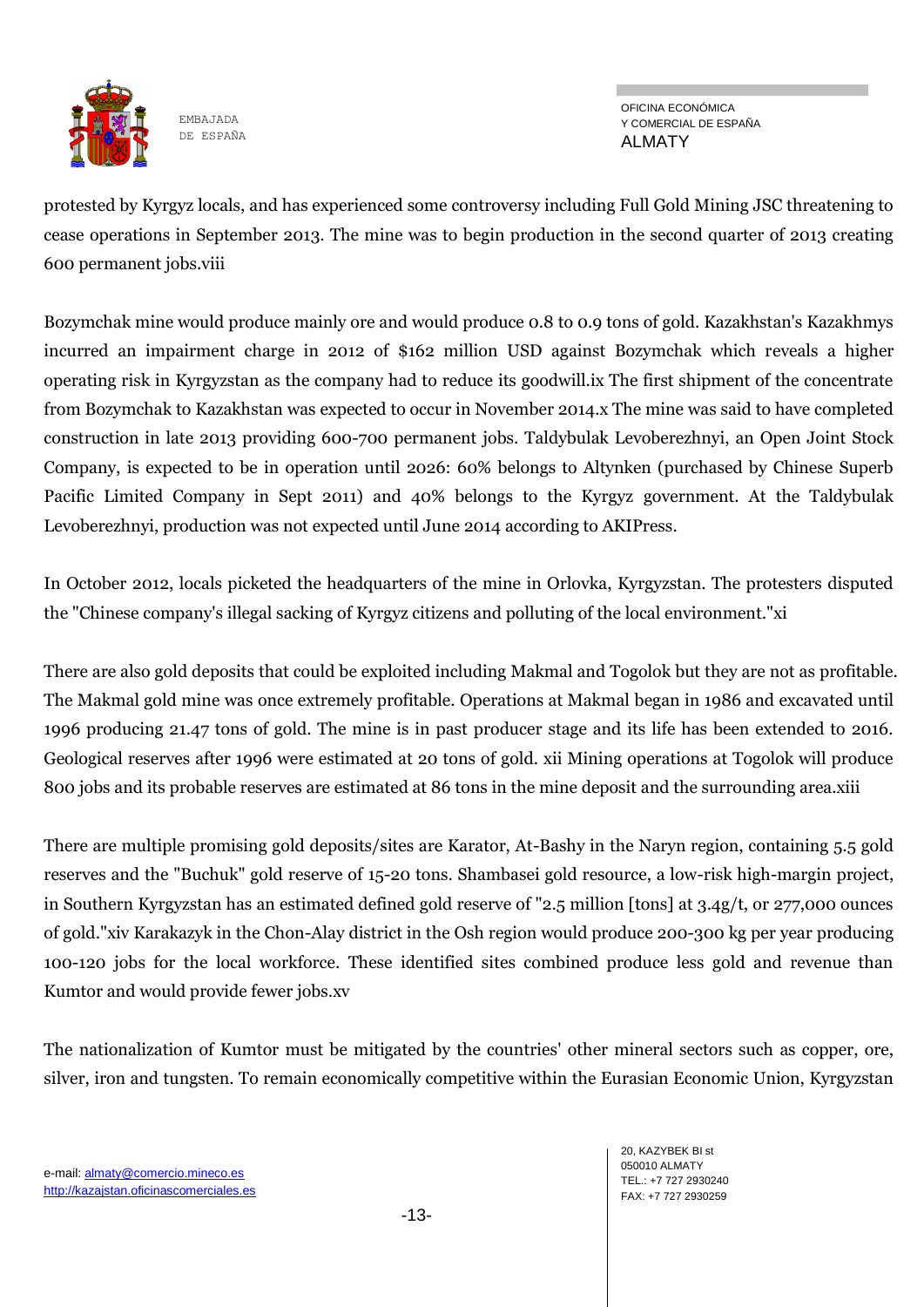

OFICINA ECONÓMICA Y COMERCIAL DE ESPAÑA ALMATY

must develop sustainable economic and mining practices as the Kyrgyz economy is susceptible to many supply shocks; reliance on Kumtor is too heavy. By developing other sectors of the economy, Kyrgyzstan is shielding itself from a possible economic meltdown. If nationalization were to occur, would the Kyrgyz government be able to support the projects developed by the Issyk-Kul Development Fund? Poor development in the financial sector has led to poor governance of the situation prompting protests that have shut down or suspended operations.

Kumtor protests were rooted in the need to address environmental concerns, contributions to the community, and perceived unequal revenue distribution and fueled by renewed nationalism and the assertiveness of the new post-Bakiev government. South African investors (Talas Gold Company) and Australian investors (Z-Explorer of Manas Resources) have met the same challenges as Canada's Centerra. If these issues are not resolved, can cause widespread damage to Kyrgyzstan's gold mining and damage Kyrgyzstan's reputation as a reliable foreign business partner. Corruption in Kyrgyzstan is also a concern. According to Transparency International 2014 Corruption Perception Index rankings, Kyrgyzstan has a rank of 27 (0 is the most corrupt to 100 which is the least corrupt).

Kyrgyzstan would most likely be unable to run the mine itself: "[KOC] does not earn money on a daily basis. It receives financial support from Centerra for most of the year until it can sell gold and pay back all of its loans." xvi Pay out would not be immediate and the government would have to put the money upfront to benefit the costs. Most of the workers that Kumtor employs would most likely stay unless the nationalization of the mine were to affect their wages and Kyrgyzstan lacks the workforce to replace Centerra's sector specialists. If nationalized, there would be higher operating costs decreasing revenue. Other companies (or countries) might be interested in developing the mine, but would most likely face the same issues as Centerra Gold leading Kyrgyzstan to become more of a high political risk country.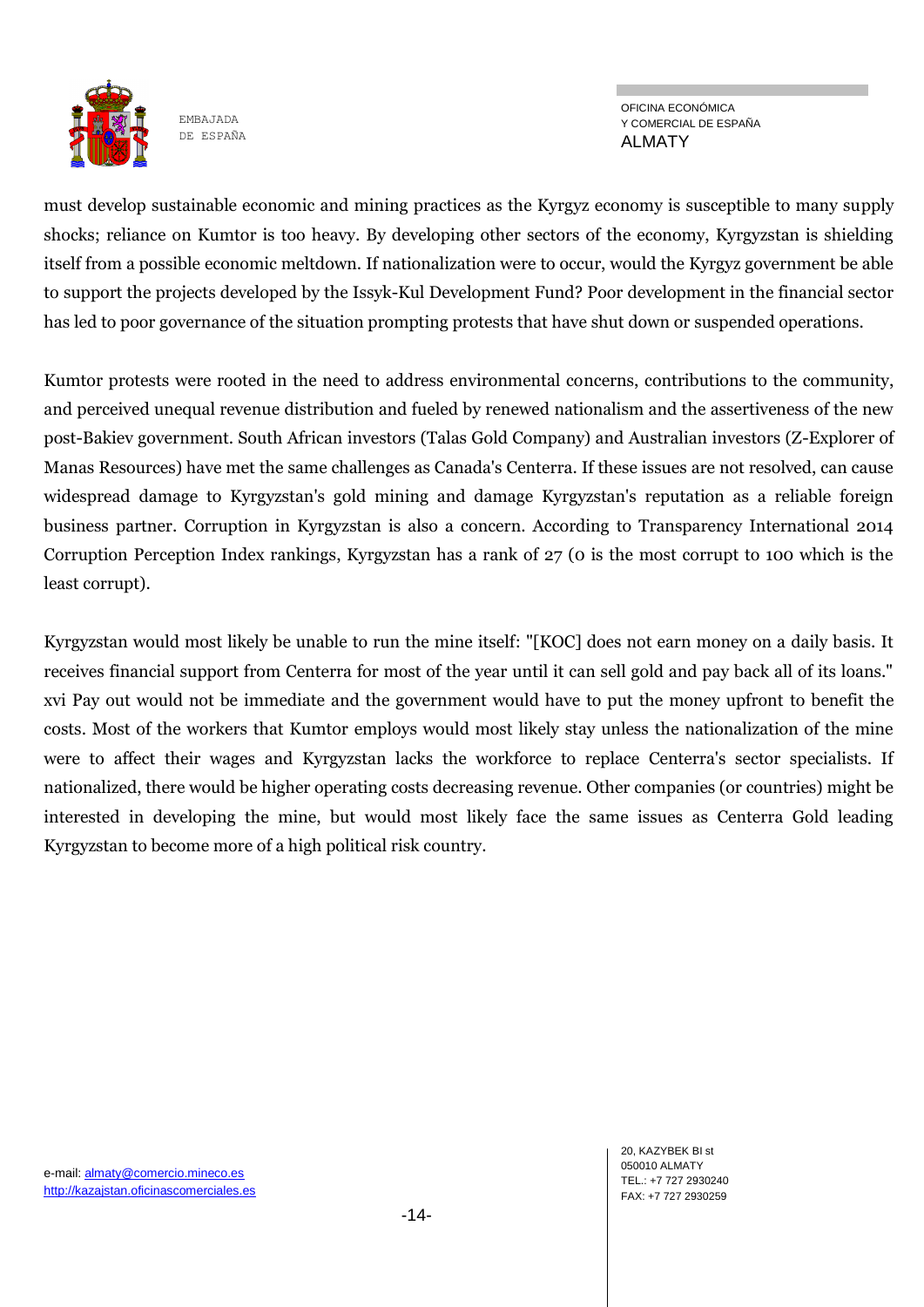

OFICINA ECONÓMICA Y COMERCIAL DE ESPAÑA ALMATY



#### **Sources to fund Tajik section of CASA-1000 project determined**

DUSHANBE (TCA) — The European Bank for Reconstruction and Development (EBRD), the Islamic Development Bank, and the Kuwait Fund for Arab Economic Development are ready to invest in construction of the Tajik section of the Central Asia-South Asia Electricity Transmission and Trade Project (CASA-1000), Avesta news agency reported citing Tajikistan's Minister of Energy and Water Resources, Usmonali Usmonzoda.

"Dushanbe will soon host a meeting with EBRD representatives to discuss EBRD's funding in the amount of \$65 million of the Tajik section of CASA-1000 project. Funds will also be allocated by the governments of the United States and Tajikistan," he said.

The minister said that the issue of the project financing will be fully solved in the first quarter of this year, adding that the World Bank has provided \$45 million for the Tajik part of the project.

According to the minister, a general contractor for CASA-1000 project is to be named in the first half of this year, and construction works are to be started in June.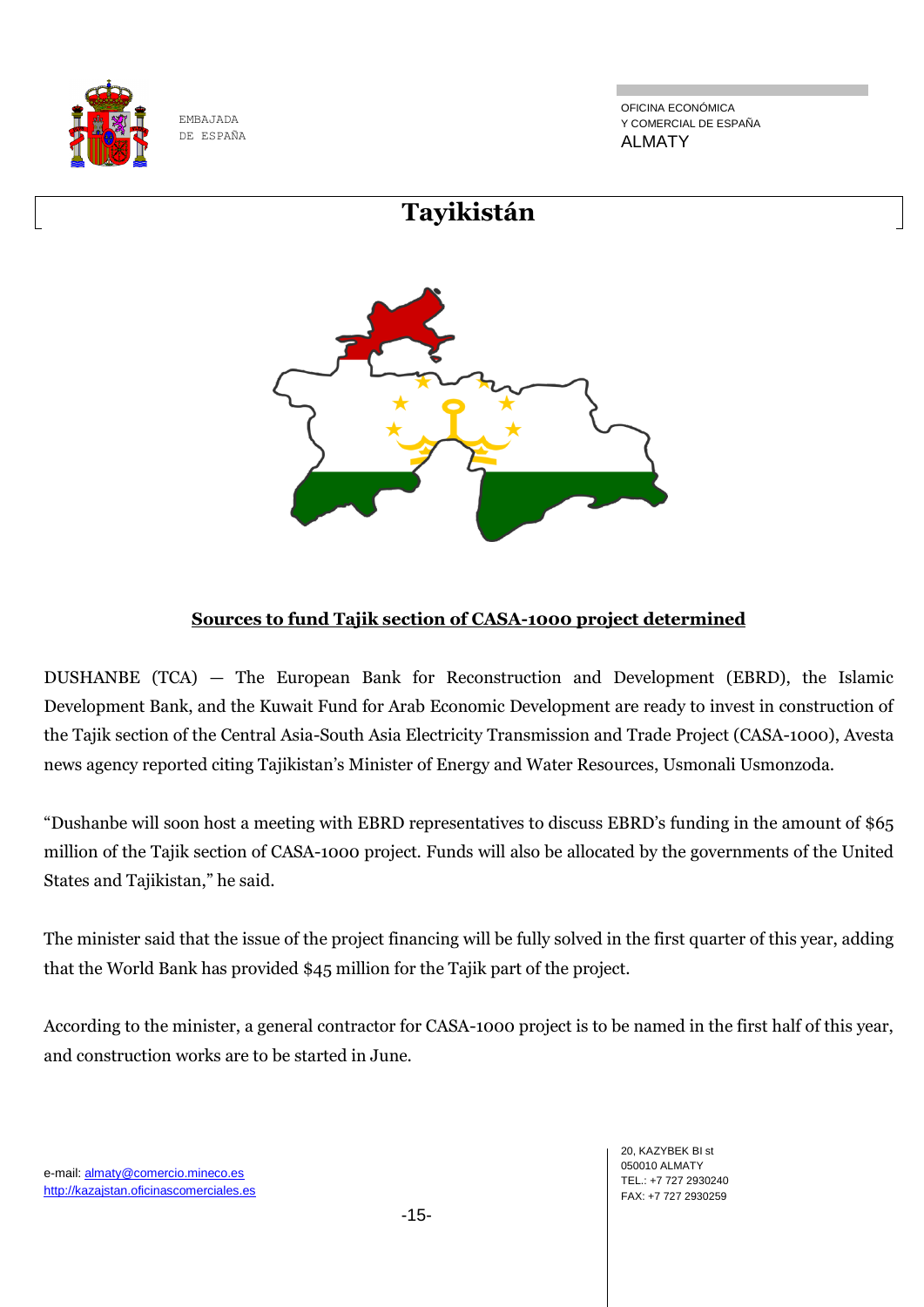

Early in December 2014, Afghanistan, Kyrgyzstan, Pakistan, and Tajikistan — the four member countries of Central Asia-South Asia Electricity Transmission and Trade Project (CASA-1000) — signed a hydroelectric agreement according to which Pakistan will buy Kyrgyz and Tajik electricity for 9.35 US dollar cents per kilowatt-hour.

The CASA-1000 project is expected to be completed by 2018 under the umbrella of the World Bank, which will allocate more than \$526 million for the project.

In March 2014 the World Bank approved financing for the engineering design, construction and commissioning of transmission lines and three new converter stations for CASA-1000. The project would build upon existing power generation plants that will provide electricity to be traded over CASA-1000.

Tajikistan's share in the electricity export will be 70 percent and Kyrgyzstan's share is 30 percent.

Afghanistan will consume 300 MW of the exported electricity while Pakistan will receive 1,000 MW.

The United States is supporting the CASA-1000 project, which will boost energy trade and contribute to sustainable development in the region.

CASA-1000 will build more than 1,200 kilometers of electricity transmission lines and associated substations to transmit excess summer hydropower energy from existing power generation facilities in Tajikistan and Kyrgyzstan to Afghanistan and Pakistan.

Fuente: The times of central Asia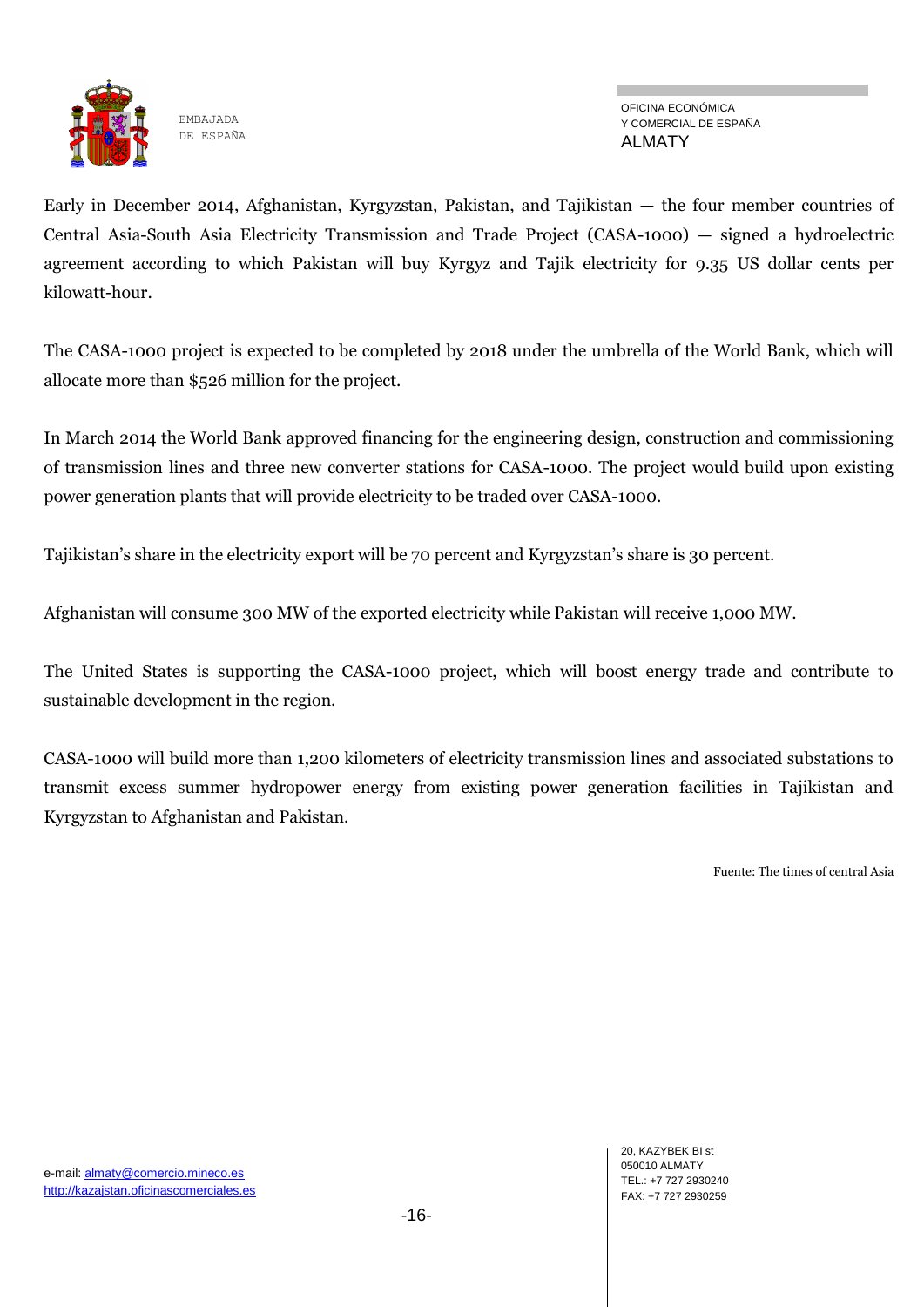

OFICINA ECONÓMICA Y COMERCIAL DE ESPAÑA ALMATY

#### **Tajikistan exported 1.1 billion kWh of electricity to Afghanistan in 2014**

DUSHANBE (TCA) — Tajikistan exported 1.1 billion kilowatt-hours of electricity to neighboring Afghanistan in 2014, Avesta news agency reported. Tajikistan's total electricity export in 2014 amounted to 1.3 billion kilowatthours (a 37-percent increase compared to 2013), including 236 million kWh to Kyrgyzstan.

Last November, Rustam Rakhmatzoda, head of Tajikistan's state energy company Barki Tochik, said that Tajikistan exports electricity to Afghanistan along two transmission lines of 110 and 220 kV and at two different tariffs. Electricity was sold for 2.08 US dollar cents along the 110-kV line and for 3.78 cents along the 220-kV line, he said.

In the meantime, Germany and Norway are implementing a project to provide a reliable electricity supply to people in a remote region in the border area between Afghanistan and Tajikistan.

New transmission lines will be built in Tajikistan to supply four Tajik villages and 17 Afghan villages with reliable, cross-border power. The project, with a total volume of EUR 6.3 million, is jointly funded by the German Federal Foreign Office and Norway. The PATRIP Foundation ("Pakistan, Afghanistan, Tajikistan Regional Integration Programme"), formed by KfW Development Bank and the German Federal Foreign Office more than three years ago, will implement the project with the Aga Khan Development Network (AKDN), KfW Development Bank said on January 12.

The Afghan/Tajik border region along the Panj River is not connected to the Afghan national power grid. To date, energy has only been supplied there sporadically by local hydropower systems or diesel generators. The Tajik villages were also without adequate energy for a long time because the Soviet power grid that existed until 1991 was destroyed in the civil war.

The project supports the Pamir Energy utilities company in guaranteeing cross-border power supply from the Tajik district of Rushan to the neighbouring Afghan districts of Shugnan and Darwaz. The first step is to build a 32-km long transmission line. More transmission and distribution lines will subsequently be added so that every village has an adequate supply.